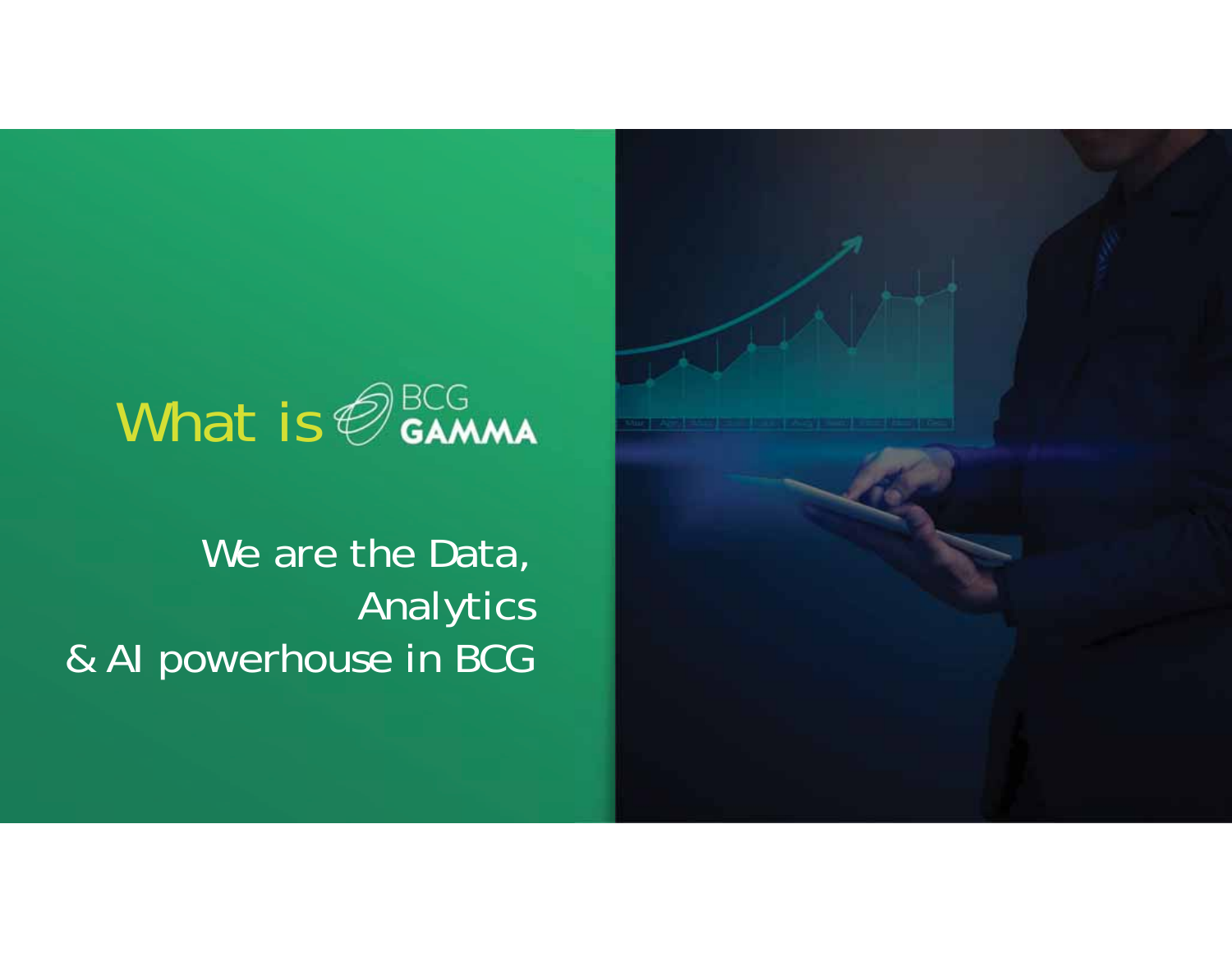### GAMMA is BCG's Data & AI practice; we combine our consulting heritage with cutting edge data science



### Global & deep experience

- • Hundreds of advanced analytics & AI cases/year
- All industries / sectors
- Top industry clients
- • Continuous in-house research
- Prize-winning publications and patents

#### Top-Analytics talent

- Advanced degrees from top universities
- Six cohorts of highlyspecialized data specialists

### Value realization focus

- Operationalized analytics not POCs
	- End-to-end AI-driven business transformation

•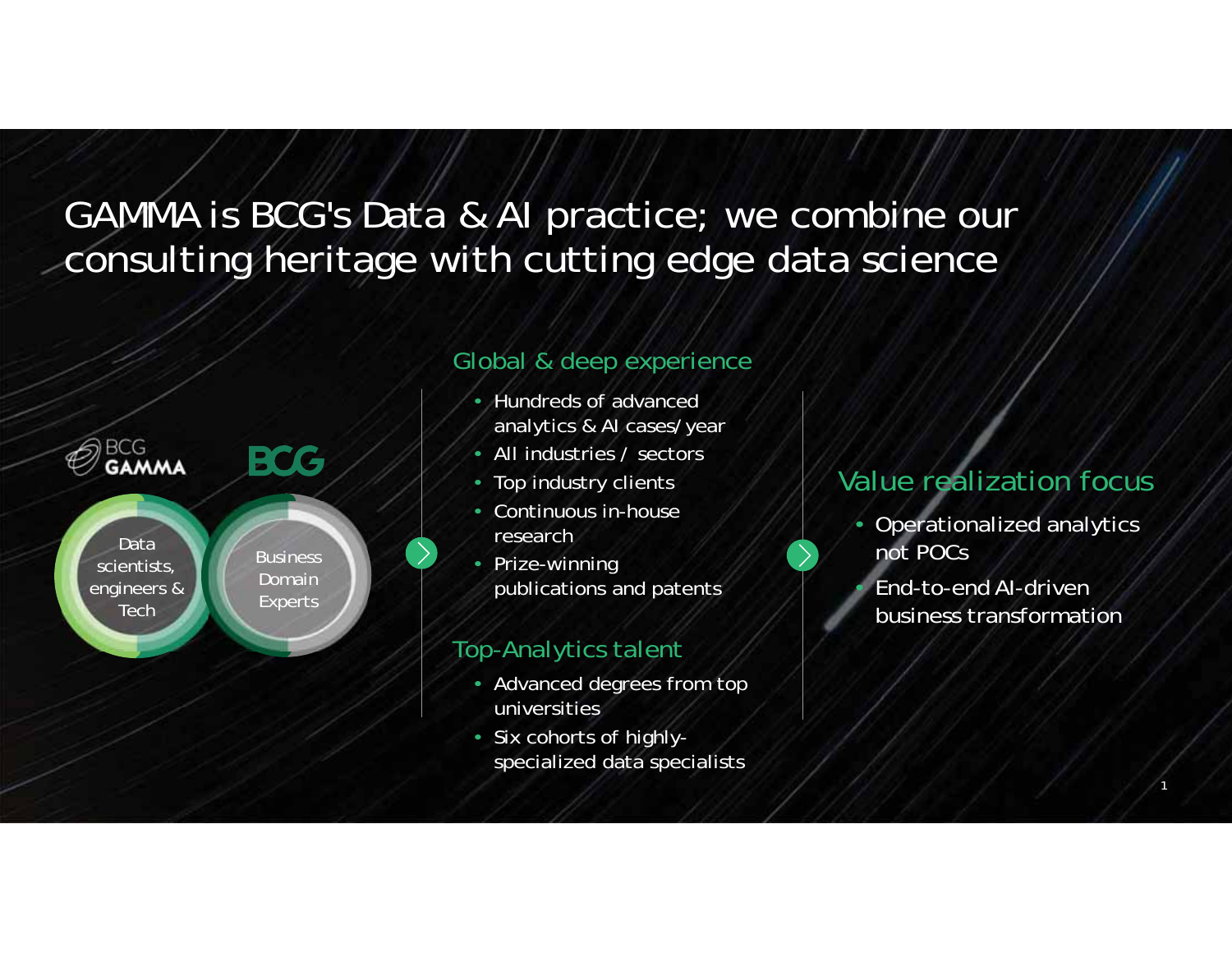## Worldwide 1,500+ AI practitioners, ~60 offices and 45 countries



#### Data Science

- Descriptive
- Predictive
- Prescriptive

#### **Tech**

•

- Machine Learning Engineering
- Software Engineering
- •Architecture

#### Topic/industry expertise

- •Customer relation
- Marketing
- Networks
- •**Operations**
- •Risk

#### On shore/Off shore teams

- Data scientists
- Data engineers
- Developers (UI, tools) 2
- Trainers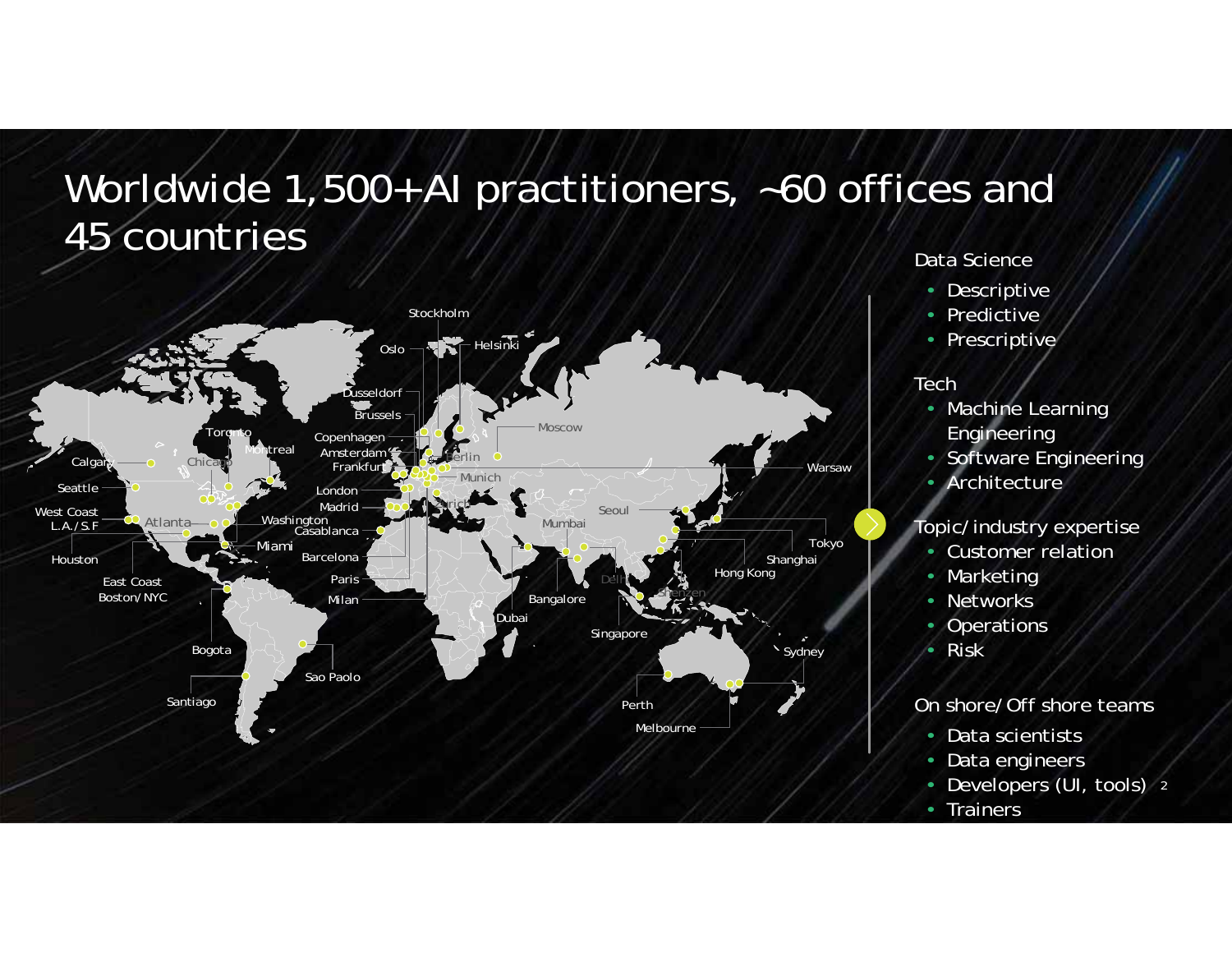## And hold more than 60 patents





BCG GAMMA patents filed

BCG GAMMA data scientists with at least one patent<sup>1</sup>

Collective patents held by BCG GAMMA data scientists pre/post BCG2

Different patent domains represented (e.g., Optimization, ML, Healthcare)

9

Machine Learning, Deep Learning, or Large Scale Computing patents

25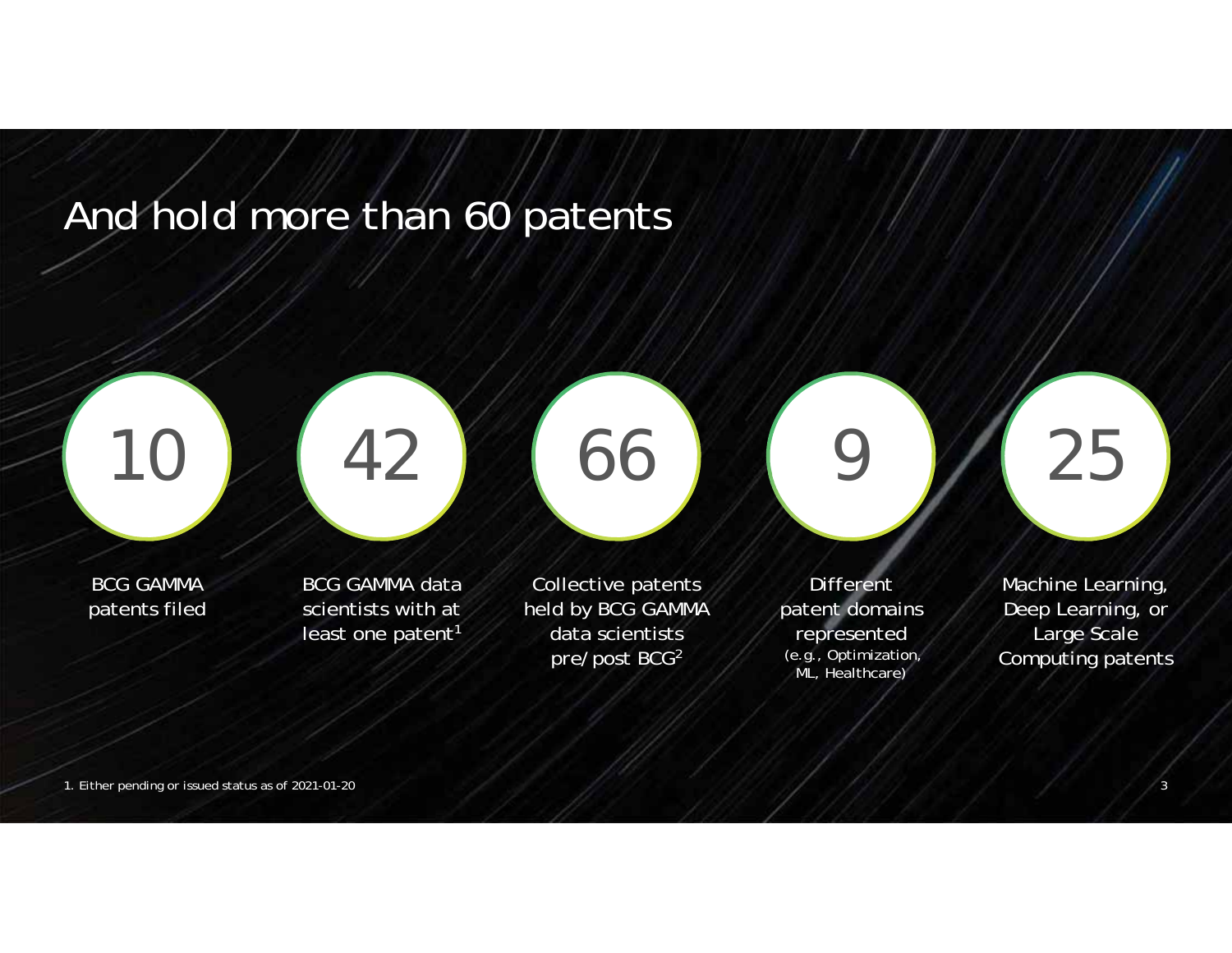### We bring wealth of experience across many topics...



#### PersonalizationCustomer Product Operations Network Risk Enterprise

Cross sell and Up Sell

Churn and Retention

Customer Experience

Customer Acquisition

Sentiment Analysis



Data-driven Marketing

Pricing and Promo **Effectiveness** 

Feature Optimization

Assortment Optimization



Control Tower

Sales/Ops/Planning

**Predictive** Preventive Maintenance

Manufacturing process optimization

Energy efficiency

Procurement



Branch Network

Real Estate Footprint

Infrastructure Capacity and Utilization

Routing engine

Sales Territory Design



Credit Risk Assessment

Fraud/Anomaly Detection

Project Risk Management

Claims Management



Back-office process automation

**Workforce** Deployment Design

War gaming/Scenario Simulation

Competitive Intelligence

Performance Management

4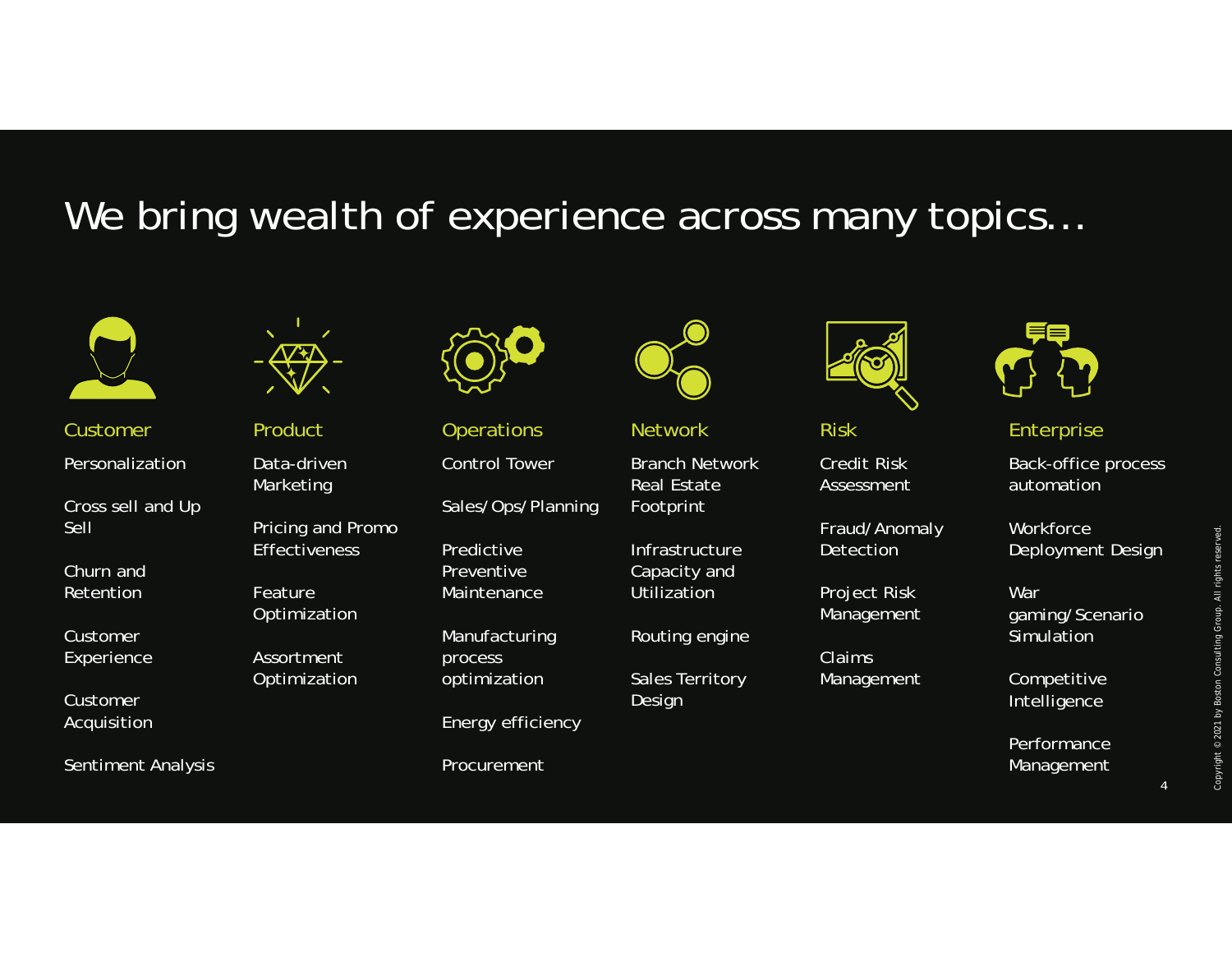### … and across the full value chain



Source: BCG analysis and case experience

*Example: Consumer goods*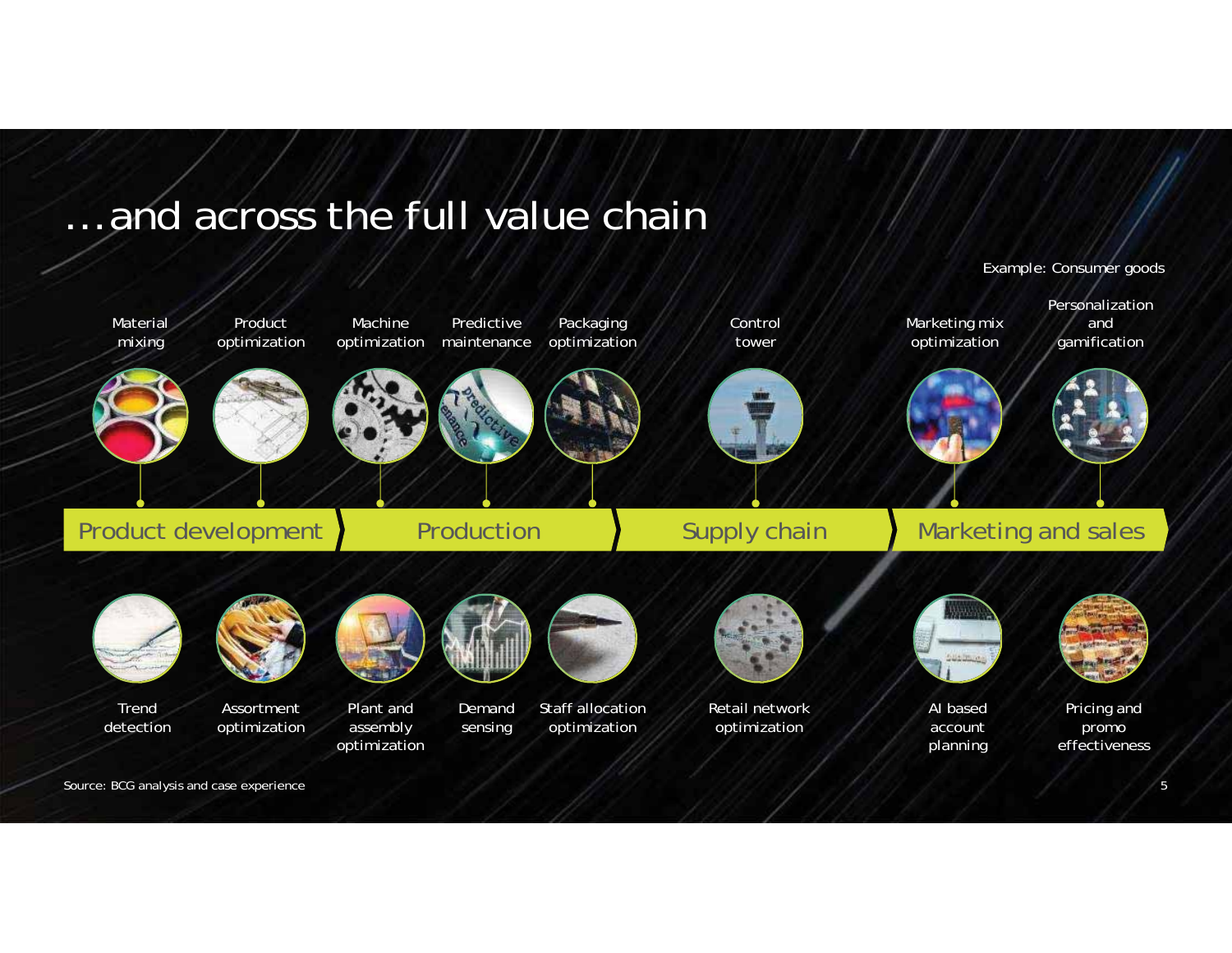### We have developed solutions across all industries